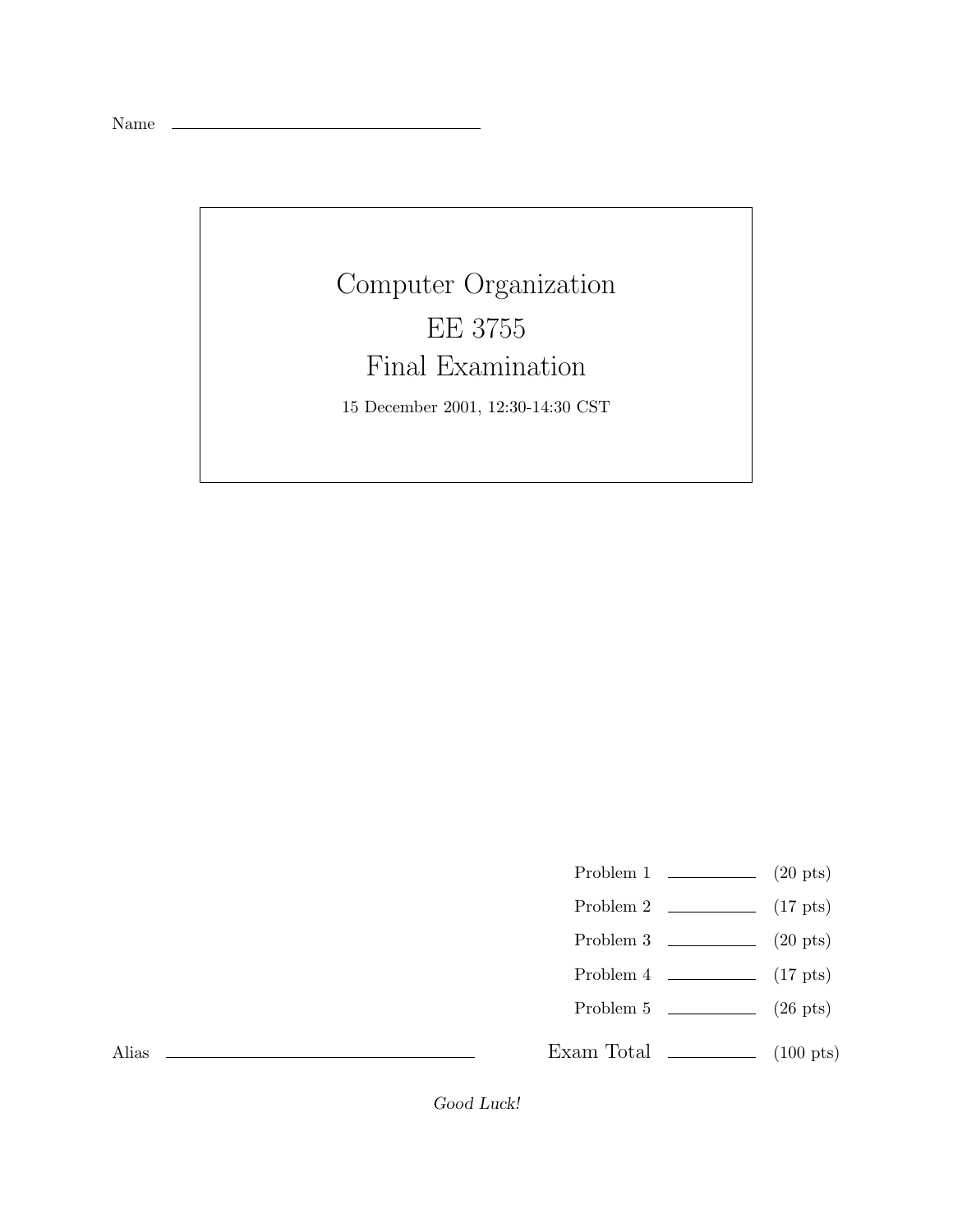Problem 1: The bcloop instruction is a combination subtract-by-one and branch-if-not-zero instruction. It works as follows: if the register operand (\$t1 in the example below) is zero the branch is not taken and the register operand is not changed. If the register operand is non-zero it is decremented and the branch is taken. The target of bcloop (the place it branches to) is computed the same way as existing branch instructions and like other branches it has a delay slot.

Modify the first MIPS implementation in the appendix so that it can execute the bcloop instruction. (20 pts)

Make up any field values that are needed.

All arithmetic must be done by the ALU.

As does the current branch code, only a single bit of alu\_out can be examined by the control logic. (For example, if ( alu\_out == 123 )... is not allowed but if ( alu\_out  $[10] = 0$  ) is.)

addi \$t1, \$0, 3 LOOP: # Loop iterates 4 times. lw \$t2, 0(\$t3) addi \$t3, \$t3, 4 bcloop \$t1, LOOP add \$t4, \$t4, \$t2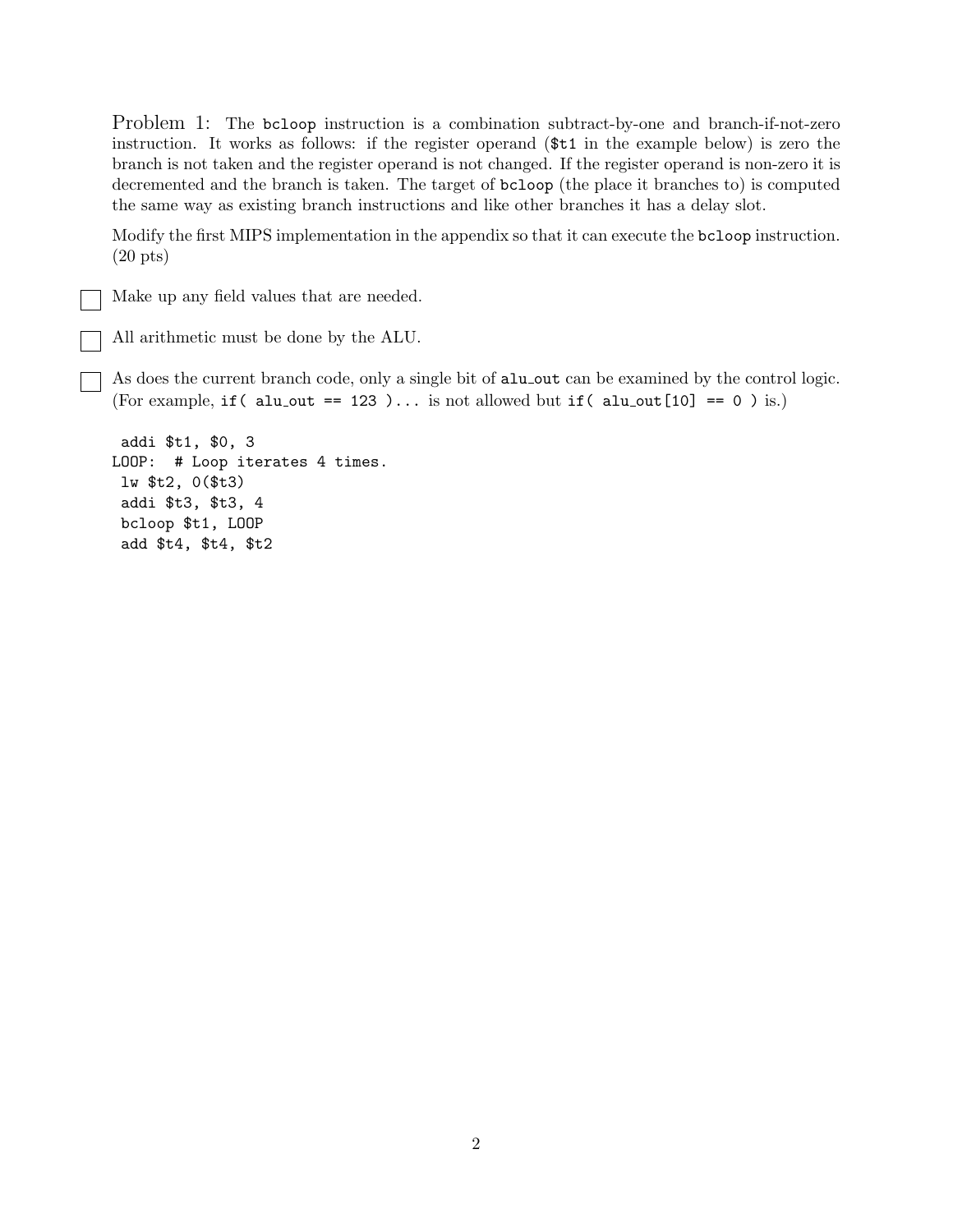Problem 2: The incomplete max procedure below returns, in \$v0, the largest integer in the \$a1element array of word-sized signed integers which starts at the address in \$a0. Write the max procedure. (17 pts)

Use beq and bne for conditional branches, do not use blt (branch less than), etc.

Fill as many delay slots as possible.

The only pseudo instruction allowed is nop.

*Hint: The following instructions may come in handy:* slt *(set less than) and* lw *(load word).*

max:

# \$a0: Call argument: address of the 1st element of an integer array. # \$a1: Call argument: number of elements in the array. # Number of elements always greater than one. # \$v0: Return value: the largest element in the array. # \$a0 and \$a1 can be modified.

jr \$ra nop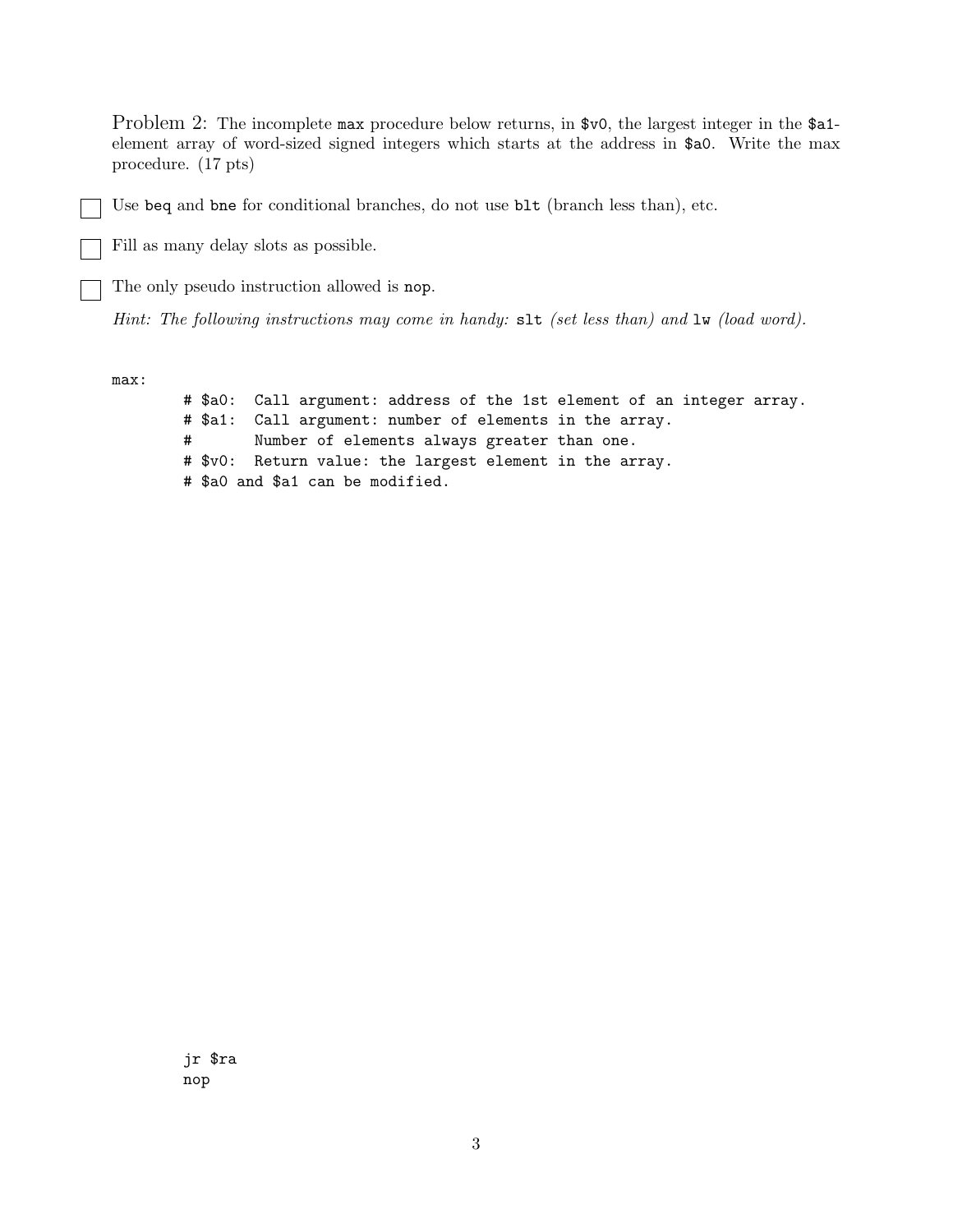Problem 3: The first MIPS implementation in the appendix can execute two brand new instructions, xxx and yyy. So that you can find them quickly, the new lines added for these instructions have XXX or YYY comments in the right margin.

(*a*) What is xxx? (8 pts)

Show a possible assembly language syntax for xxx with a brief description of what it does.

Show an example of how xxx is used in an assembly language program, then show how the same thing is done using non-fictional MIPS instructions.

# Using xxx (Show arguments (regs if any, immediates, if any, etc.) xxx

# Show code below that does the same thing as the xxx as used above.

(*b*) What is yyy? (12 pts)

Show a possible assembly language syntax for yyy with a brief description of what it does.

Show an example of how yyy is used, then show how the same thing is done using non-fictional MIPS instructions.

# Using yyy (Show arguments (regs if any, immediates, if any, etc.) yyy

# Show code below that does the same thing as the yyy as used above.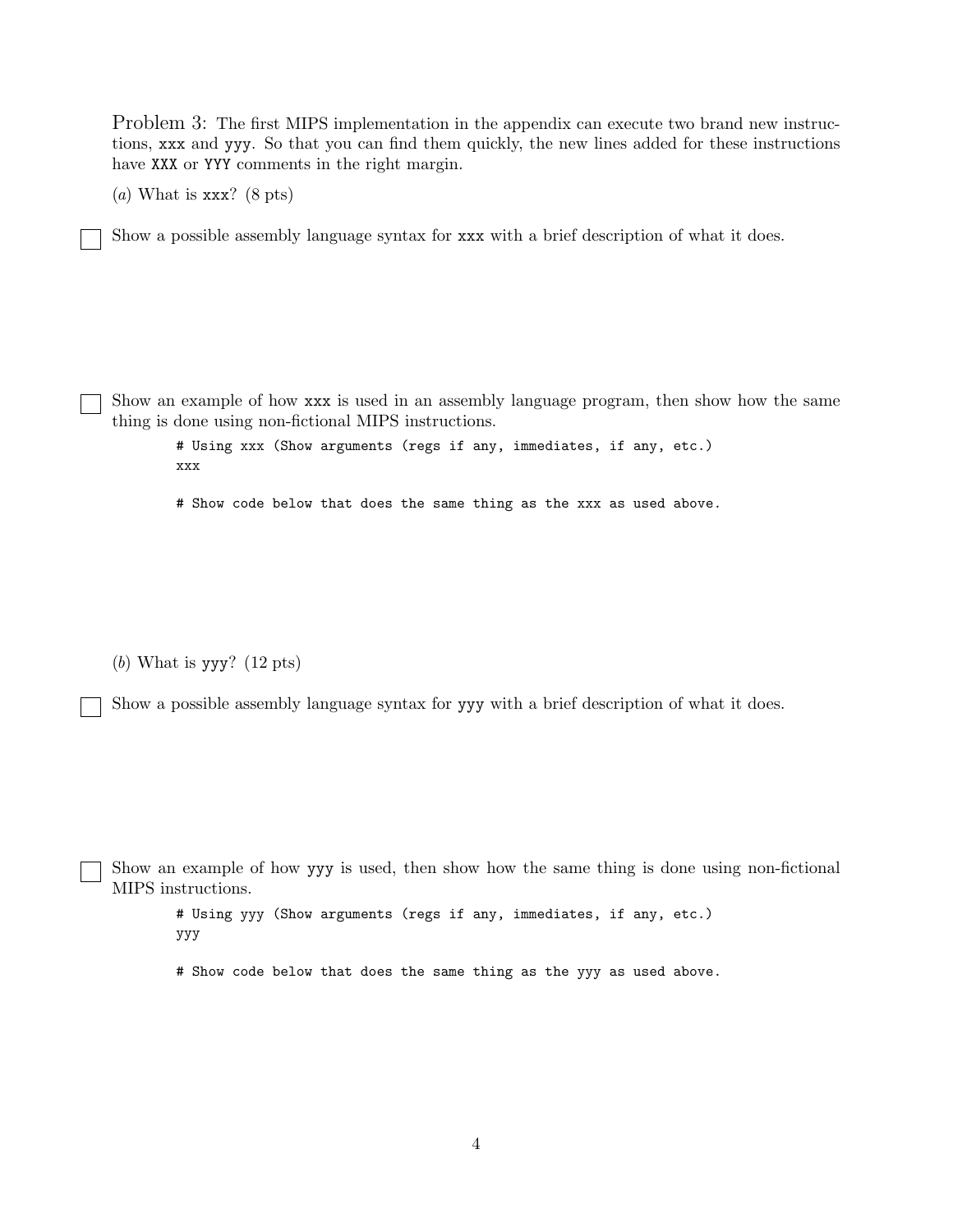Problem 4: At the end of the appendix is part of the microcoded control MIPS implementation. Show the hardware that will be synthesized as described below. (17 pts)

The code does not show the micro ROM or the dispatch table but certain signals used in the code connect to them. Show the micro ROM and dispatch table in your diagram below and show the connections to the hardware that are described in the code. (Some micro ROM and dispatch table connections will be unused.) *Hint: The micro ROM and dispatch table in the diagram should each have an address input and a data output.*

Show the ALU and its connections.

Clearly indicate all registers.

Label all wires using symbols from the Verilog code.

Show all multiplexors **and** the connections to their control inputs. Do not combine multiplexors.

All non-constant signals must originate at a register output or a module connection or port.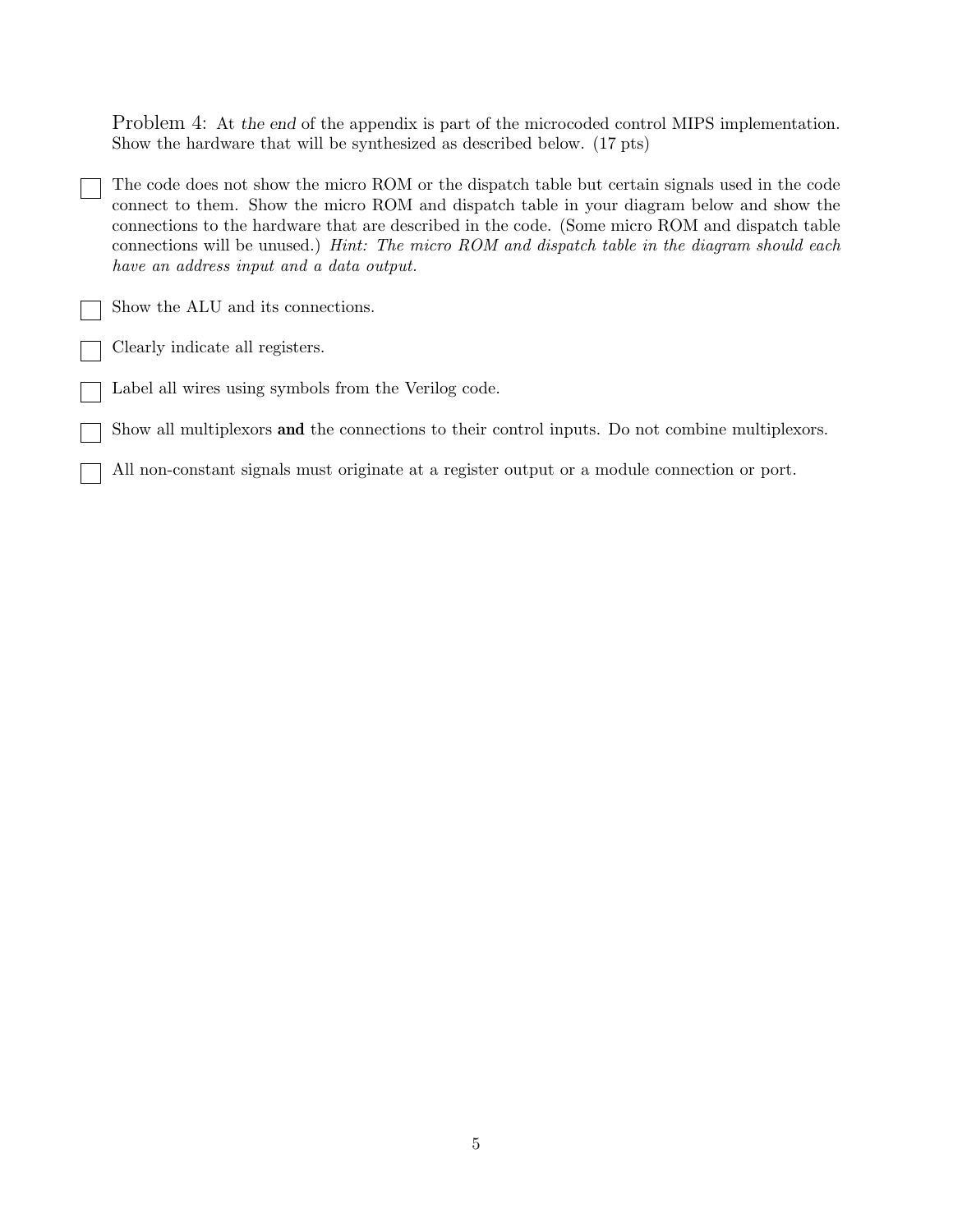Problem 5: Answer each question below.

(*a*) The module below is complete except for the logic that computes overflow.

(5 pts) Complete it.

 $\mathcal{L}$ 

Use only basic gates or logical operators. **Do not** compute a 5-bit sum and compare it to the 4-bit sum, or something similar.

A correct answer is one line.

```
module adder(sum, overflow, a, b);
   input [3:0] a,b; // Two's complement signed integers.
   output [3:0] sum;
   output overflow;
   \text{assign} \text{sum} = a + b;
```
endmodule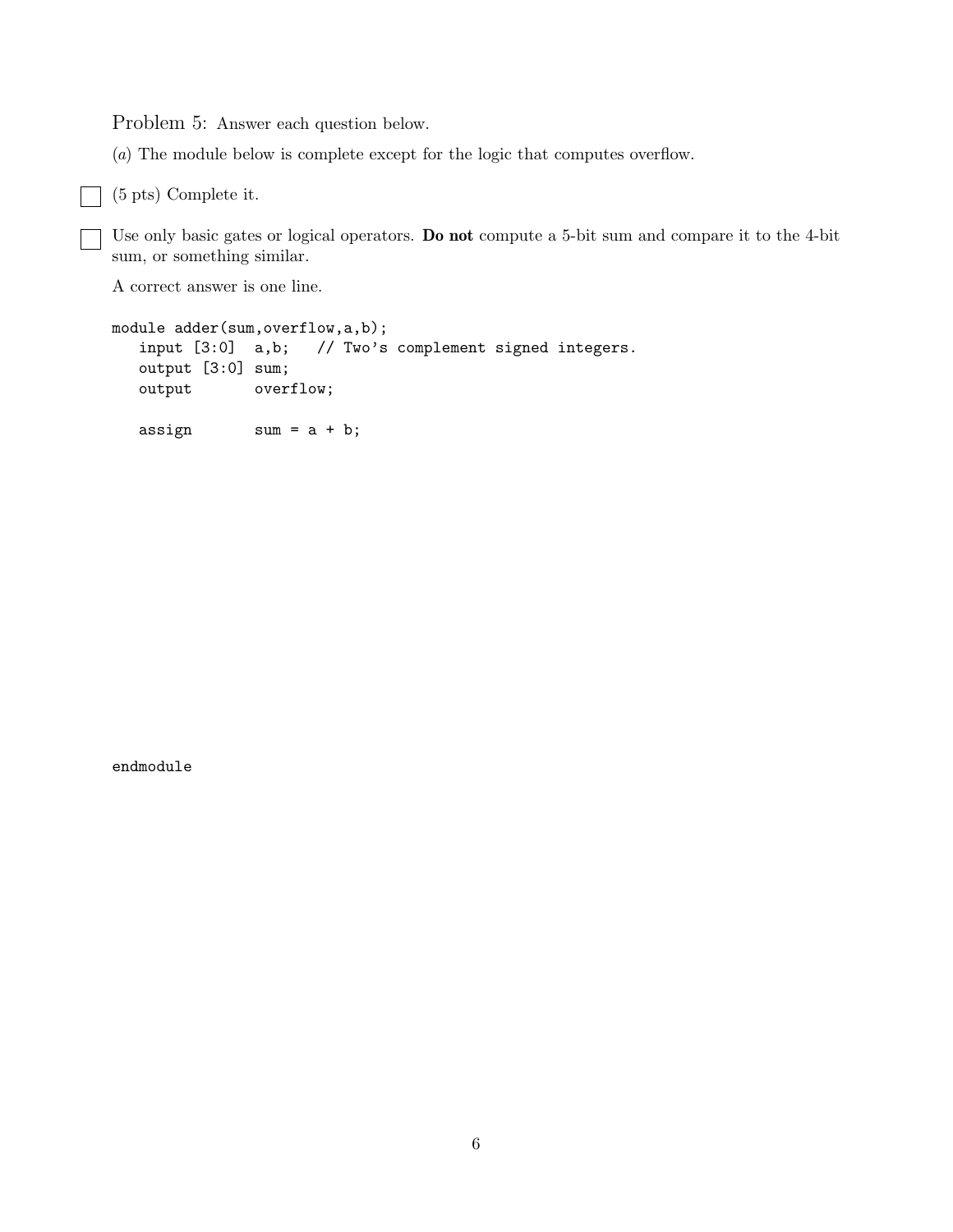(*b*) Write the assembly language for the following MIPS instruction: 90a9000716. (8 pts) *Hint: The first MIPS implementation in the appendix should be helpful.*

Be sure to include any registers and immediates present. Register numbers are okay.

(*c*) What is the value in decimal of the following IEEE 754 single-precision–encoded floating point number:  $40500000<sub>16</sub>$ . (8 pts)(The bias for IEEE 754 singles is 127.)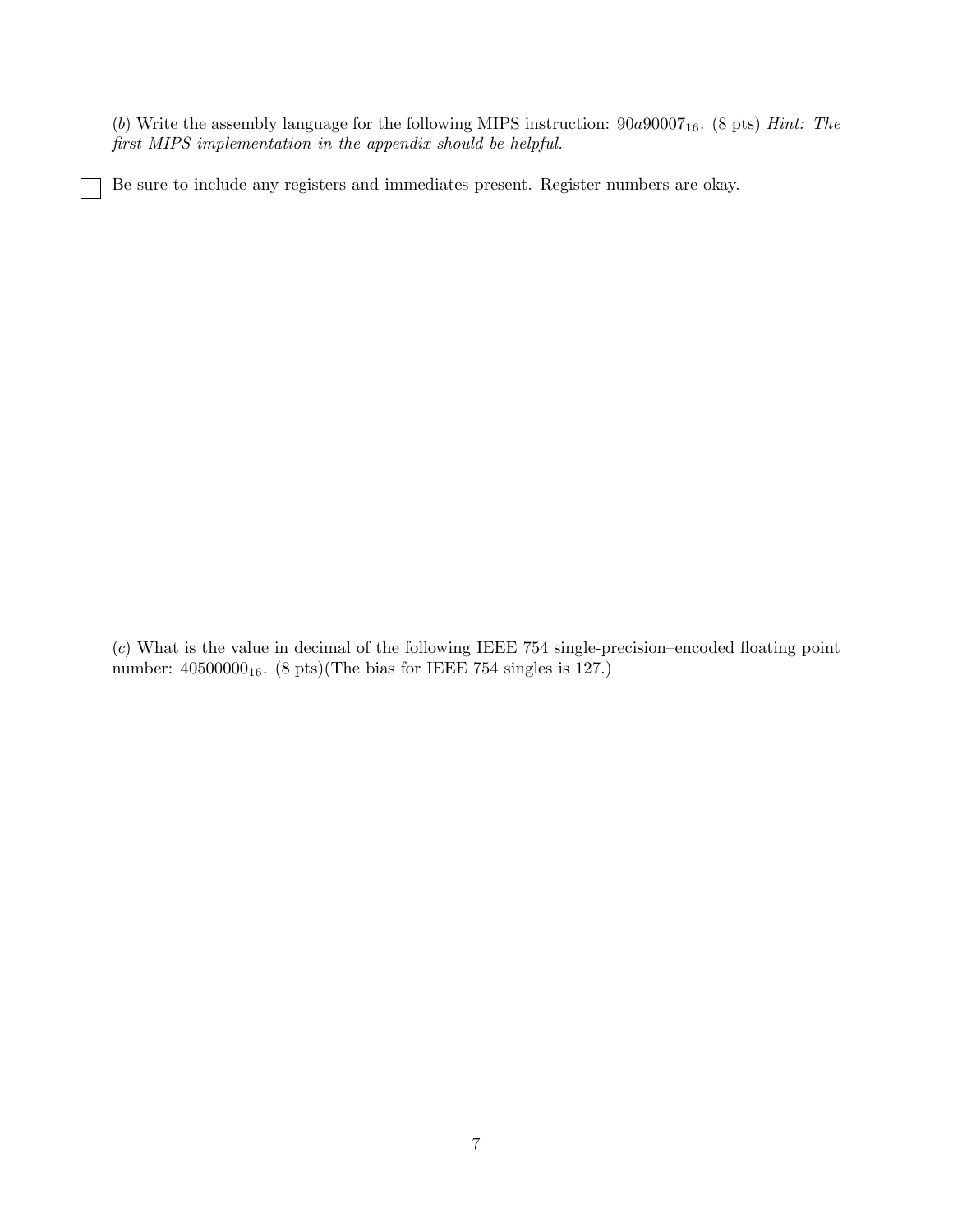(*d*) The code below is from the combinational floating-point adder with an important step between Step 1 and Step 7 removed. (5 pts)

```
Identify the missing step.
```
Briefly explain what the missing step is supposed to do.

```
Insert the missing code. (Two statements.)
```

```
/// Compute IEEE 754 Double Floating-Point Sum in Seven Easy Steps
/// Step 1: Copy inputs to a and b so that a's exponent not smaller than b's.
if( a_original[62:52] < b_original[62:52] ) begin
  a = b_original; b = a_original;
end else begin
  a = a_original; b = b_original;
end
```

```
/// Step ?: Break operand into sign (neg), exponent, and significand.
\text{ang} = a[63]; \quad \text{bneg} = b[63];aexp = a[62:52]; bexp = b[62:52];
// Put a 0 in bits 53 and 54 (later used for sign).
// Put a 1 in bit 52 of significand if exponent is non-zero.
// Copy significand into remaining bits.
```

```
asig = \{ 2^{\prime}b0, aexp ? 1^{\prime}b1 : 1^{\prime}b0, a[51:0] \};
```

```
bsig = \{ 2^{\prime}b0, \text{bexp} ? 1^{\prime}b1 : 1^{\prime}b0, \text{b}[51:0] \};
```

```
/// Step ?: If necessary, negate significands.
if( aneg ) asig = -\text{asig};
if( bneg ) bsig = -bsig;
```

```
/// Step ?: Compute the sum.
sumsig = \text{asig} + \text{bsig};
```

```
/// Step ?: Take absolute value of sum.
sumneg = sumsig[54];
if( sumneg ) sumsig = -sumsig;
```

```
/// Step 7: Normalize sum. (Three cases.)
// Code omitted from exam, but it's not the missing step.
```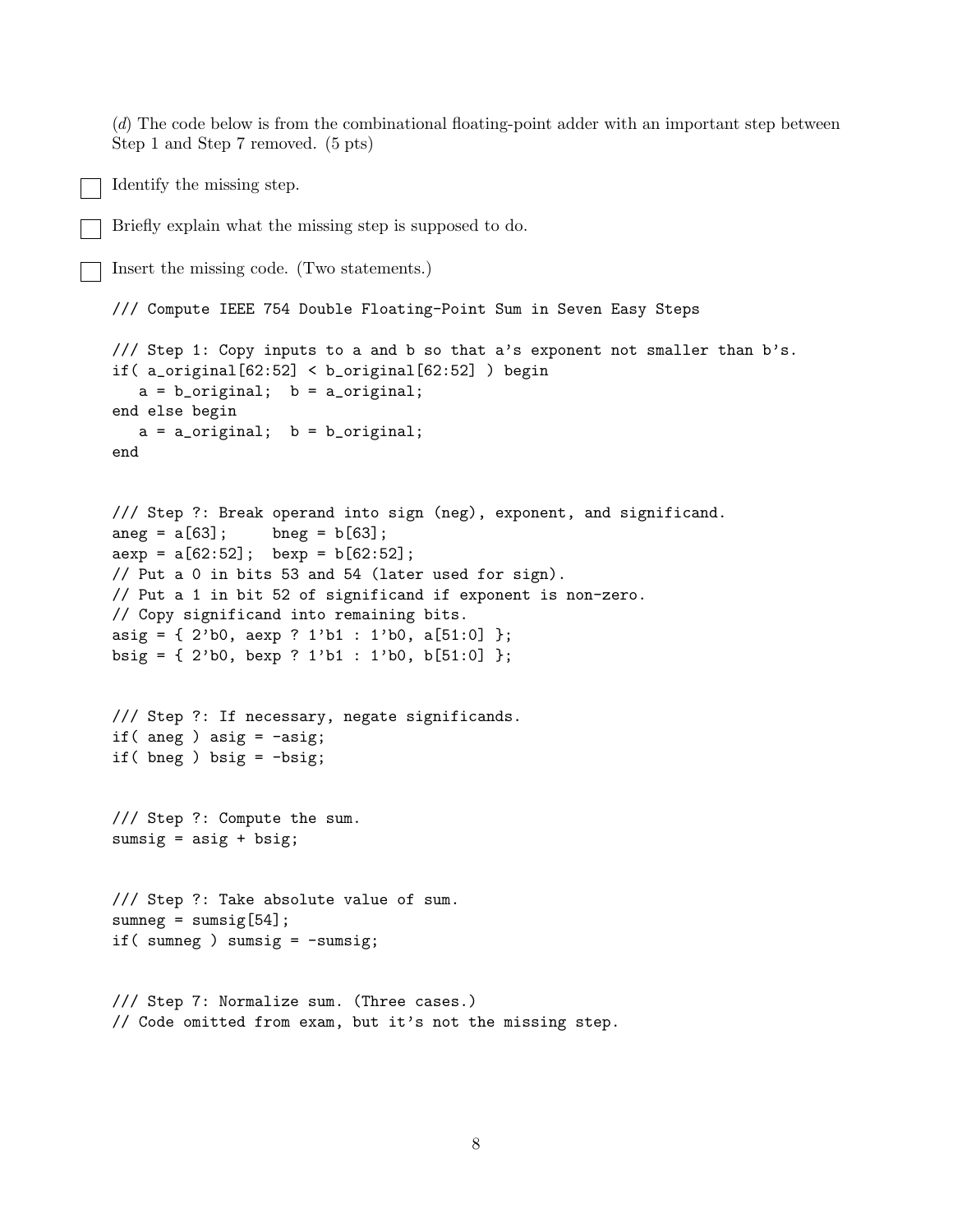## EE 3755 Fall 2001 Final Exam Appendix Hardwired Control MIPS Implementation

Name:

```
module cpu(exc,data_out,addr,size,we,data_in,mem_error_in,reset,clk);
   input [31:0] data_in;
   input [2:0] mem_error_in;
  input reset,clk;
  output [7:0] exc;
   output [31:0] data_out, addr;
  output [1:0] size;
  output we;
  reg [31:0] data_out, addr;
  reg [1:0] size;
  reg we;<br>reg [7:0] exc;
  reg [7:0]// MIPS Registers
  //
   reg [31:0] gpr [0:31];
   reg [31:0] pc, npc;
  reg [31:0] ir;
   // Instruction Fields
   //
   reg [4:0] rs, rt, rd, sa;
   reg [5:0] opcode, func;
   reg [25:0] ii;
  reg [15:0] immed;
   // Values Derived From Immediates and Read From Register File
   //
  reg [31:0] simmed, uimmed, limmed;
  reg [31:0] rs_val, rt_val, rt_vx4; // YYY
   // ALU Connections
   //
  wire [31:0] alu_out;
  reg [31:0] alu_a, alu_b;
   reg [5:0] alu_op;
   // Processor Control Logic State
   //
  reg [3:0] state;
  reg [4:0] wb_rd; // Register number to write.
   reg wb_npc; // YYY
  reg me_we; // we value to use in state st_me reg [1:0] me_size; // size value to use in state st_i
                        // size value to use in state st\_mealu our_alu(alu_out, alu_a, alu_b, alu_op);
   // Values for the MIPS funct field.
  //
  parameter f_{\text{xyx}} = 6' h3f; // XXX<br>parameter f_{\text{xyy}} = 6' h3e; // YYY
  parameter f_yyy = 6'h3e;parameter f_sll = 6'h0;
   parameter f_srl = 6'h2;
   parameter f_add = 6'h20;
  parameter fsub = 6'h22;
```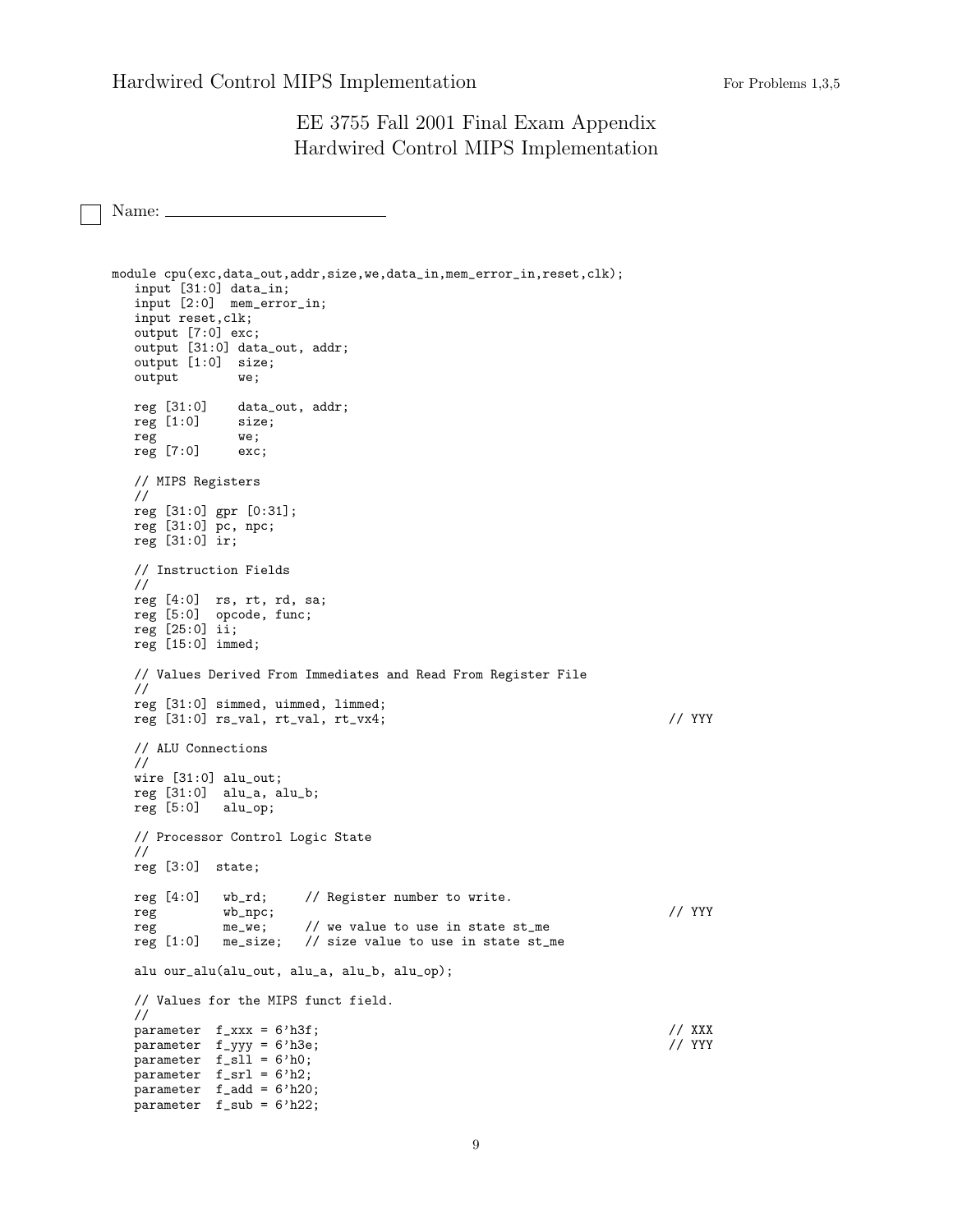```
parameter f_or = 6'h25;
// Values for the MIPS opcode field.
//
parameter o_rfmt = 6'h0;
\text{parameter} o_j = 6'h2;
parameter o_beq = 6'h4;
parameter o_bne = 6'h5;
parameter o_addi = 6'h8;
parameter o_slti = 6'ha;
parameter o_andi = 6'hc;
parameter o_ori = 6'hd;
parameter o_lui = 6'hf;
parameter o_lw = 6'h23;\bar{p}arameter o_lbu = 6'h24;
parameter o_sw = 6'h2b;
parameter o_sb = 6'h28;
// Processor Control Logic States
//
parameter st_if = 1;
parameter st_id = 2;
parameter st_ex = 3;
parameter st_ex_addr = 5;
\overline{\text{parameter}} st_ex_cond = 6;
parameter st_ex_targ = 7;
parameter st_me = 4;
// ALU Operations
//
parameter op_nop = 0;
parameter op_sll = 1;
parameter op_srl = 2;
parameter op_add = 3;
parameter op_sub = 4;
parameter op_or = 5;
parameter op_and = 6;
parameter op_slt = 7;
parameter op_seq = 8;
parameter op_xxx = 9; // XXX
/// Set Memory Connection Values: addr, we, and size.
//
always @( state or pc or alu_out or me_size or me_we )
  case( state )
    st_if : begin addr = pc; we = 0; size = 3; end
    st_me : begin addr = alu_out; we = me_we; size = me_size; end default : begin addr = pc; we = 0; size = 0; end
    default: begin addr = pc;// Note: addr is set for default case to simplify synthesized hardware.
  endcase
always @( posedge clk )
  if( reset ) begin
     state = st_if;
     exc = 0;end else
  case ( state )
    /// Instruction Fetch
    st_if:
     begin
              = data_in;
        state = st_id;
      end
```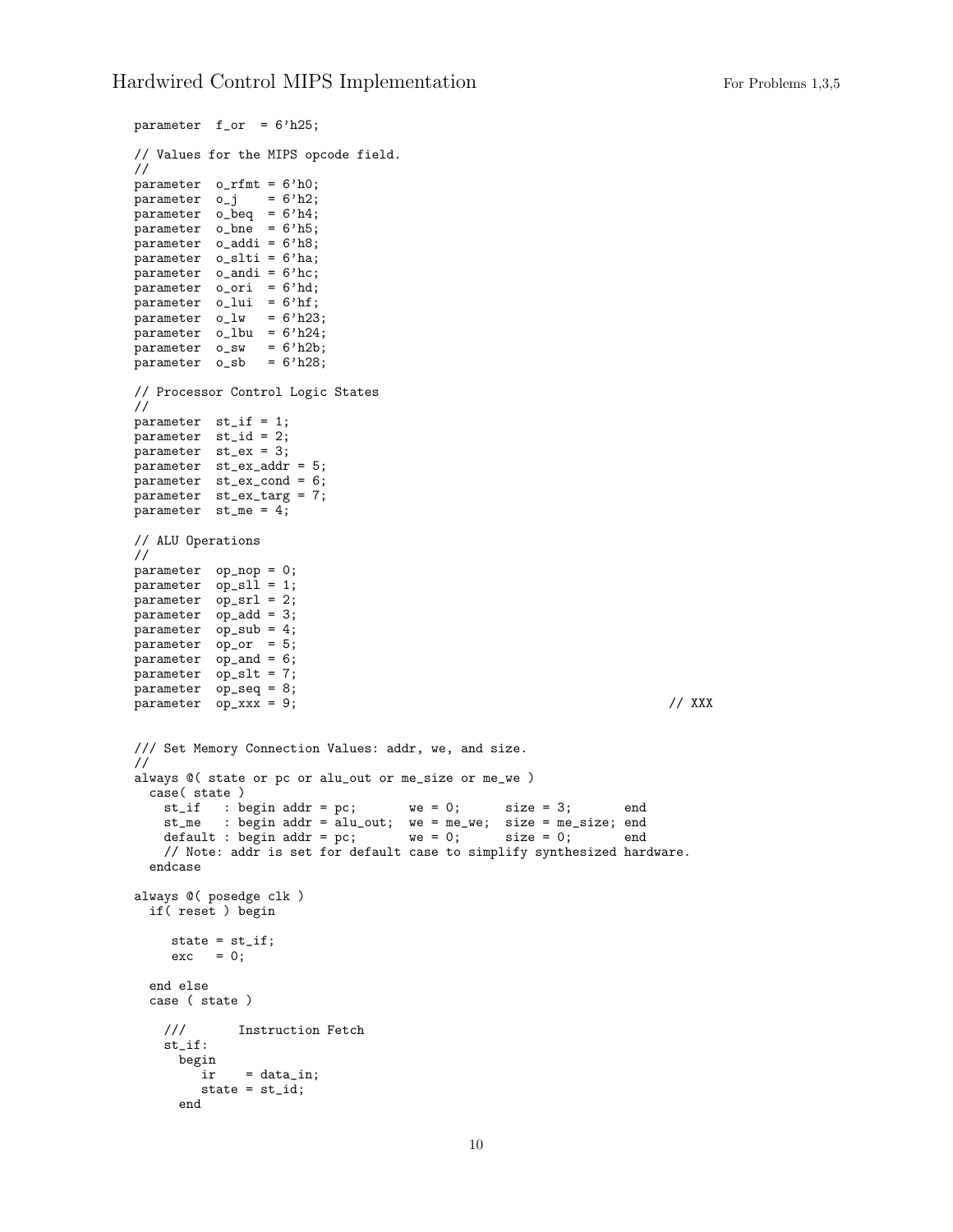```
/// Instruction Decode (and Register Read)
st_id:
  begin
      {opcode,rs,rt,rd,sa,func} = ir;
      i \in \text{ir}[25:0];immed = ir[15:0];simmed = \{ \text{immed}[15] ? 16'hffff : 16'h0, immed };
      uimmed = { 16'h0, immed };
      limmed = { immed, 16'h0 };
      rs\_val = gpr[rs];rt_val = gpr[rt];
       rt_vx4 = {rt_val[29:0],2'b0};
      // Set alu_a, alu_b, alu_op, and wb_rd.
      //
      case( opcode )
         o_rfmt:
            // R-Format Instructions
            case ( func )
               f_{\text{c}}xxx : begin alu_a = rs_val; alu_op = op_xxx; // XXX<br>alu_b = rt_val; wb_rd = rd; end
                                    alu_b = rt_val; wb_r d = rd; end<br>alu_a = rs_val; alu_op = op_add; // YYY
               f_yyy : begin alu_a = rs_val; alu_op = op_add; // alu_b = rt_vx4; wb_rd = 0; end
                                     alu_b = rt_vx4; wb_rd = 0; end
               f_add : begin alu_a = rs_val; alu_op = op_add;
                                    alu_b = rt_val; wb_rd = rd; end
               f_sub : begin alu_a = rs_val; alu_op = op_sub;
                                    \begin{array}{ll}\n\mathrm{alu}\_b = \mathrm{rt}\_\mathrm{val}; & \mathrm{wb}\_r\mathrm{d} = \mathrm{rd}; & \mathrm{end} \\
\mathrm{alu}\_a = \mathrm{sa}; & \mathrm{alu}\_p = \mathrm{op}\_s\mathrm{dl}; & \mathrm{and} \\
\mathrm{alu}\_b = \mathrm{rt}\_\mathrm{val}; & \mathrm{wb}\_r\mathrm{d} = \mathrm{rd}; & \mathrm{end} \end{array}f_sll : begin alu_a = sa;
                                    alu_b = rt_val; wb_rd = rd; end<br>
alu_a = rs_val; alu_op = op_nop;default: begin all_a = rs_val;alu_b = rt_val; wb_rd = 0; exc = 1; end
            endcase
         // I- and J-Format Instructions
         o_lbu: begin alu_a = rs_val; alu_op = op_add;
                            alu_b = simmed; wb\_rd = rt; end<br>alu_a = rs\_val; alu_op = op\_add;
         o_sb: begin alu_a = rs_val; alu_op = op_<br>alu_b = simmed; wb_rd = 0;
                            alu_b = simmed; wb_r d = 0; end
         o_lui: begin alu_a = rs\_val;<br>alu_b = limmed;
                                                     \begin{array}{ll}\n\text{all\_op = op\_or;} \\
\text{wb\_rd = rt;} \\
\text{all\_op = op\_add;} \\
\end{array}o\_addi: begin alu_a = rs\_val;alu_b = simmed; wb_r d = rt; end<br>alu_a = rs_v al; alu_op = op_and;o_andi: begin alu_a = rs\_val; alu_op = op_aandi: begins alu_b = uimmed; wb_rd = rt;
                            alu_b = uimmed; \quad wb_rdd = rt; \quad endo_ori: begin alu_a = rs\_val; alu_op = op_or;<br>alu_b = uimmed; wb_rd = rt;
                            alu_b = uimmed; wb\_rd = rt; end
         o_slti: begin alu_a = rs\_val; alu_op = op\_slt;<br>alu_b = simmed; wb_rd = rt;
                            alu_b = simmed; wb_rd = rt; end
         o_j: begin alu_a = rs_val; alu_op = op_nop;<br>alu_b = simmed; wb_rd = 0;
                            alu_b = simmed; wb_r d = 0; end
         o_bne, o_beq:
                    begin alu_a = rs\_val; alu_op = op\_seq;<br>alu_b = rt\_val; wb\_rd = 0;alu_b = rt_val; wb_rd = 0; end<br>alu_a = rs_val; alu_op = op_nop;default:begin alu_a = rs\_val;<br>alu_b = simmed;
                                                     wb\_rd = 0; exc = 1; end
      endcase
      // Needed for a store instruction, doesn't hurt others.
      data_out = rt_val;
```
// Set me\_size, me\_wb, and wb\_npc //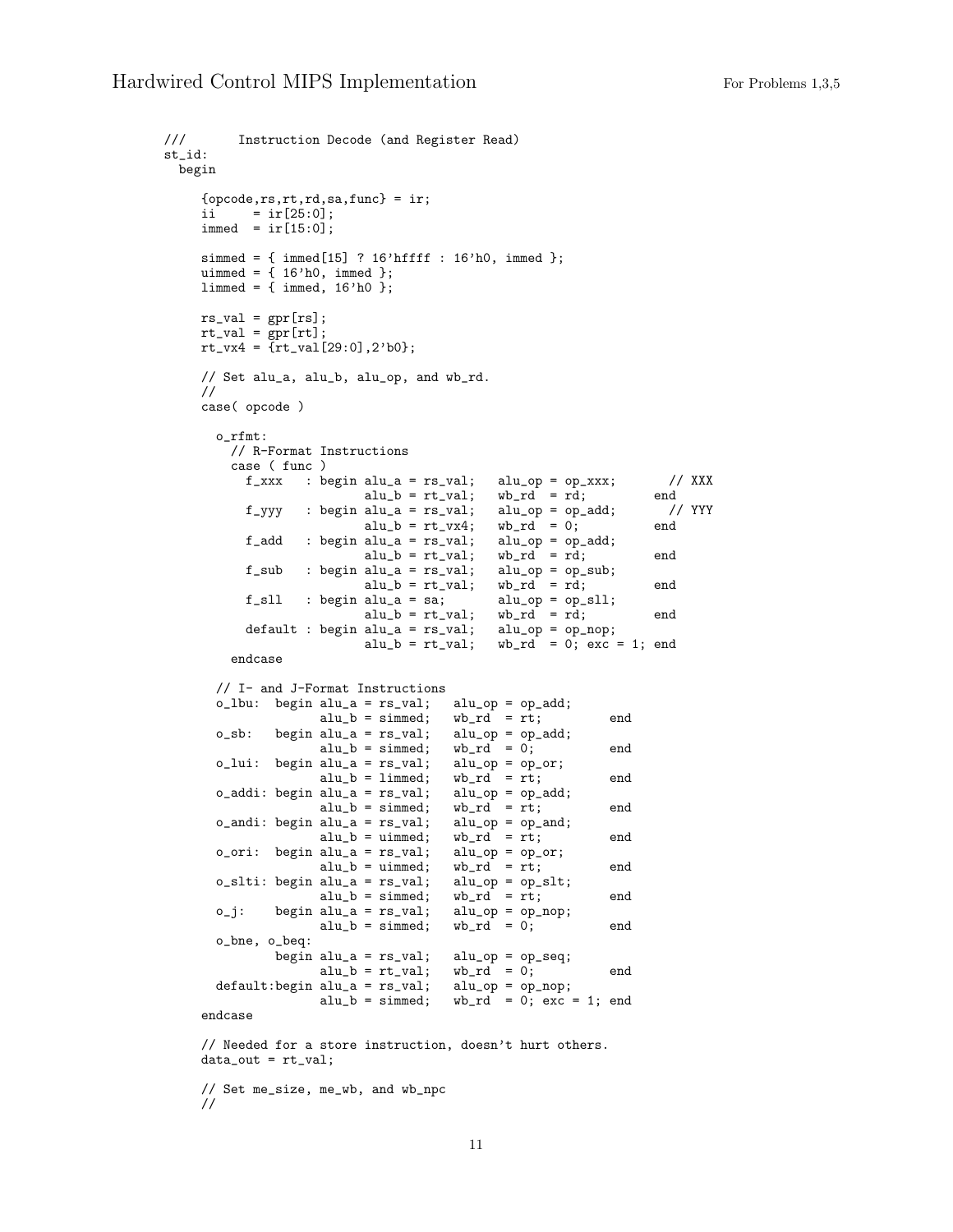```
case( opcode )
      o_rfmt :
        case( func )
          f_{-}yyy : begin me_size = 3; me_we = 0; wb_npc = 1; end// YYY
          default : begin me_size = 0; me_we = 0; wb_npc = 0; end
      endcase<br>o_lbu
       o_lbu : begin me_size = 1; me_we = 0; wb_npc = 0; end
       o_sb : begin me_size = 1; me_we = 1; wb_npc = 0; end
       default : begin me_size = 0; me_we = 0; wb_npc = 0; end
    endcase
    pc = npc;// Set npc, yyy and branch instruction may change npc.
    //
    case( opcode )
      o_j : npc = { pc[31:28], ii, 2'b0 };
      default : npc = pc + 4;
    endcase
    case( opcode )
      o_rfmt:
        case( func )
         f_{-}yyy : state = st_{-}ex_{-}addr; // YYY
         \det default : state = st_ex;
        endcase
      o_lbu, o_sb : state = st_ex_addr;
      o_bne, o_beq : state = st_ex_cond;
       o_j : state = st_i;
       default : state = st_ex;
    endcase
 end
/// Execute (ALU instructions)
st_ex:
 begin
    if( wb_rd ) gpr[wb_rd] = alu_out;
    state = st_if;end
/// Execute (Compute Effective Address for Loads and Stores)
st_ex_addr:
 begin
   state = st_me;
 end
/// Execute (Compute Branch Condition)
st_ex_cond:
 begin
    if( \qquad opcode == o_beq && alu_out[0]
        || opcode == o_bne && !alu_out[0] ) begin
       alu_a = pc;alu_b = simmed << 2;
       alu_op = op\_add;state = st_ex_targ;
    end else begin
      state = st_if;end
 end
/// Execute (Compute Branch Target)
st_ex_targ:
 begin
    npc = alu_out;
    state = st_if;
```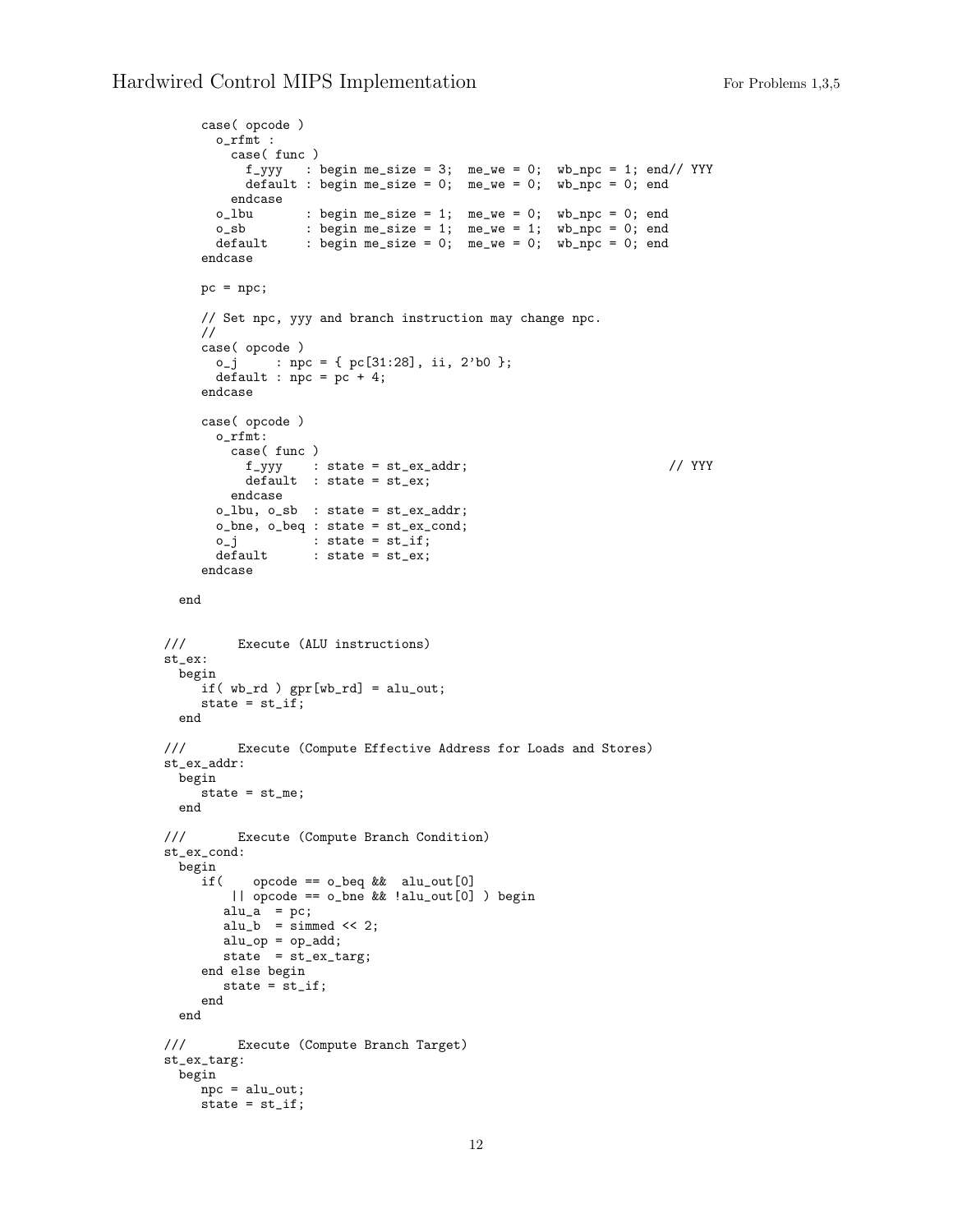## Hardwired Control MIPS Implementation For Problems 1,3,5

```
end
      /// Memory
      st_me:
       begin
          if( wb_rd ) gpr[wb_rd] = data_in;
          if( wb_npc ) npc = data_in; // YYY
          state = st_if;end
      default:
       begin
          $display("Unexpected state.");
          $stop;
       end
    endcase
endmodule
module alu(alu_out,alu_a,alu_b,alu_op);
  output [31:0] alu_out;
  input [31:0] alu_a, alu_b;
  input [5:0] alu_op;
  reg [31:0] alu_out;
  // Control Signal Value Names
  parameter op_nop = 0;
  parameter op_sll = 1;
  parameter op_srl = 2;
  parameter op_add = 3;
  parameter op_sub = 4;
  parameter op_or = 5;
  parameter op_and = 6;
  parameter op_slt = 7;
  parameter op_seq = 8;
  parameter op_xxx = 9; // XXX
  always @( alu_a or alu_b or alu_op )
    case( alu_op )
      op_add : alu_out = alu_a + alu_b;
      op_and : alu_out = alu_a & alu_b;
      op_or : alu_out = alu_a | alu_b;
      op_sub : alu_out = alu_a - alu_b;
      op_slt : alu_out = {alu_a[31],alu_a} < {alu_b[31],alu_b};
      op_sll : alu_out = alu_b << alu_a;
      op_srl : alu_out = alu_b >> alu_a;
      op_seq : alu_out = alu_a == alu_b;
      op_xxx : alu_out = alu_a & ~alu_b; // XXX
      op_nop : alu_out = 0;
      default : begin alu_out = 0; $stop; end
    endcase
```
endmodule